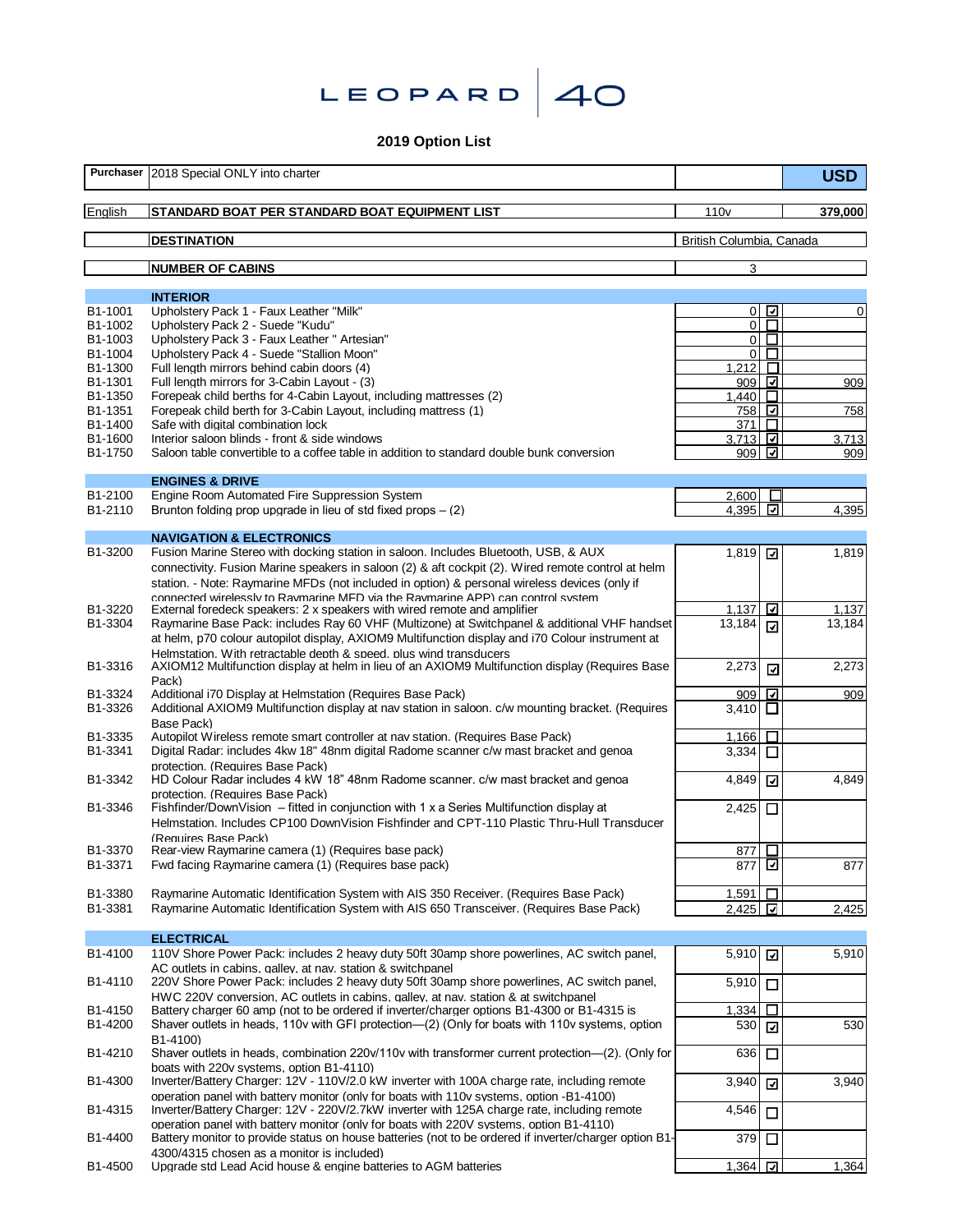| B1-4510            | One additional AGM house battery (210 Ahr) - House battery note: A maximum of one additional                                                                                                                                                           | 880                       | ⊡                        | 880          |
|--------------------|--------------------------------------------------------------------------------------------------------------------------------------------------------------------------------------------------------------------------------------------------------|---------------------------|--------------------------|--------------|
| B1-4550            | house battery can be added on the L40: i.e. max three house batteries in total<br>Link engine starter batteries to house batteries. Operated from push button at helm.                                                                                 | 198                       | ⊡                        | 198          |
| B1-4600            | Ventilation fans in saloon (2) & cabins (4) for Four Cabin Layout- (6) total                                                                                                                                                                           | 924                       | $\Box$                   |              |
| B1-4601            | Ventilation fans in saloon (2) & cabins (3) for Three Cabin Layout - (5) total                                                                                                                                                                         | 712                       | ⊡                        | 712          |
| B1-4900            | Windlass "up" footswitch                                                                                                                                                                                                                               | 220                       | ◘                        |              |
| B1-5200            | Genset - Northern Lights 6kW (60 Hz 110V) / 5kW (50Hz 220V) supplied from port fuel tank. Fuel                                                                                                                                                         | 24,095                    | ⊻                        | 24,095       |
| B1-5215            | Provision for genset (includes fuel supply, exhaust system with through hull fittings and cooling<br>water system, but excludes genset unit, wiring, battery and genset control panel). Only for boats                                                 | 5,607                     | ☑                        | 5,607        |
|                    | with shore power pack.                                                                                                                                                                                                                                 |                           |                          |              |
| B1-5250<br>B1-5255 | Airconditioning System: (2) 16,000 BTU 110v<br>Airconditioning System: (2) 16,000 BTU 220v                                                                                                                                                             | 15,703<br>15,703          | □<br>□                   |              |
| B1-5260            | Provision for Air-conditioning System (2 off 16 000 BTU 110V) - Includes ducting, air vents and                                                                                                                                                        | 5,607                     | $\overline{\phantom{a}}$ |              |
|                    | cooling water system with through hull fittings, but excludes aircon units and controls. (Excludes                                                                                                                                                     |                           |                          |              |
|                    | wiring to pump, aircon and control locations)                                                                                                                                                                                                          |                           |                          |              |
| B1-5265            | Provision for Air-conditioning System (2 off 16 000 BTU 220V) - Includes ducting, air vents and<br>cooling water system with through hull fittings, but excludes aircon units and controls. (Excludes<br>wiring to pump. aircon and control locations) | 5,607                     | □                        |              |
| B1-5420            | Electric Sheet winch - (1) (in lieu of outboard primary winch)                                                                                                                                                                                         | 2,273                     | ⊡                        | 2,273        |
| B1-5430            | Electric Sheet winches - (2) (in lieu of std primary winches)                                                                                                                                                                                          | 4,546                     | П                        |              |
| B1-5670            | Provision for TV in Saloon - Swing Bracket & AC Outlet                                                                                                                                                                                                 | 440                       | ☑                        | 440          |
| B1-5680            | Provision for TV in owner's cabin (3-cabin layout only) - swing bracket & AC outlet                                                                                                                                                                    | 440                       | ⊔                        |              |
| <b>B1-57MM</b>     | Microwave oven in galley (110V)                                                                                                                                                                                                                        | 287                       | П                        |              |
| <b>B1-58MM</b>     | Microwave oven in galley (220V)                                                                                                                                                                                                                        | 287                       | П                        |              |
| B1-5700            | Solar panels 100w each fitted to hard top - (2)                                                                                                                                                                                                        | 3,637                     | ☑                        | 3,637        |
| B1-5710<br>B1-5750 | Solar panels 100w each fitted to hard top - (4)<br>Sterling alternator to battery charger                                                                                                                                                              | 7,123<br>1,159            | □<br>⊡                   | 1,159        |
| B1-5800            | Underwater Lights - 2 x Blue mounted in stern                                                                                                                                                                                                          | 3,789                     | П                        |              |
|                    |                                                                                                                                                                                                                                                        |                           |                          |              |
| B1-6151            | <b>PLUMBING</b><br>Electric flushing toilets: Jabsco quiet flush (seawater option) in lieu of standard toilet for Three                                                                                                                                |                           |                          |              |
|                    | Cabin Lavout - (1) only for Owner's Head                                                                                                                                                                                                               | 918                       | □                        |              |
| B1-6152            | Electric flushing toilets: Jabsco quiet flush (seawater option) in lieu of standard toilets - (2)                                                                                                                                                      | 1,836                     | ☑                        | 1,836        |
| B1-6500            | Watermaker: Spectra Newport 400 (12 volt), 63 ltr/17 USgal per hr; incl MPC-3000 controller                                                                                                                                                            | 22,731                    | ⊔                        |              |
|                    | system                                                                                                                                                                                                                                                 |                           |                          |              |
| B1-6510            | Watermaker: Spectra Newport 400 (12 volt), 63 ltr/17 USgal per hr; incl MPC-3000 controller                                                                                                                                                            | 25,223                    | □                        |              |
|                    | system plus optional Z-Brane electronic water treatment system                                                                                                                                                                                         |                           |                          |              |
| B1-6600            | Washer/dryer (110V) installed in starboard forepeak - 3-Cabin Layout only                                                                                                                                                                              | 3,029                     | □                        |              |
| B1-6610            | Washer/dryer (220V) installed in starboard forepeak - 3-Cabin Layout only                                                                                                                                                                              | 3.029                     | $\Box$                   |              |
|                    |                                                                                                                                                                                                                                                        |                           |                          |              |
| B1-6800            | Deck wash fitting & pump - dual fresh/salt water system                                                                                                                                                                                                | 918                       | ⊡                        | 918          |
| B1-6850            | Stern shower: Hot/cold water in lieu of cold only                                                                                                                                                                                                      | 279                       | ⊡                        | 279          |
|                    | <b>HEATING REFRIGERATION &amp; GAS</b>                                                                                                                                                                                                                 |                           |                          |              |
| B1-7100            | LPG gas outlet on stern rail for optional BBQ                                                                                                                                                                                                          | 527                       | ☑                        | 527          |
|                    | <b>DECK &amp; HULL</b>                                                                                                                                                                                                                                 |                           |                          |              |
| B1-8001            | Exterior Pack 1 - "Grey" (Charcoal Grey + Black Antifouling)                                                                                                                                                                                           | 0                         | ⊡                        | $\mathbf 0$  |
| B1-8002            | Exterior Pack 2 - "Blue" (Captain's Navy Blue + Blue Antifouling)                                                                                                                                                                                      | 0                         | П                        |              |
| B1-8115            | Removable helmstation spray dodger                                                                                                                                                                                                                     | 440                       | $\Box$                   |              |
| B1-8120            | Aft cockpit side and back shade curtains                                                                                                                                                                                                               | $1,364$ 네                 |                          | 1,364        |
| B1-8150            | Coach roof side window removable shade covers                                                                                                                                                                                                          | <u>833</u> ⊡              |                          | 833          |
| B1-8300            | Aft Cockpit Cushions. Includes white helm seat cushion                                                                                                                                                                                                 | 3,182                     | ☑                        | 3,182        |
| B1-8310            | Helm seat cushion - white (not to be ordered with all cockpit cushions option B1-8300)                                                                                                                                                                 | 606                       | □                        |              |
| B1-8315            | <b>Foredeck Cushions</b>                                                                                                                                                                                                                               | 3.940                     | $\Box$                   |              |
| B1-8500<br>B1-8600 | Leather covered steering wheel<br>Custom S/S davit system with tackle c/w electric winch                                                                                                                                                               | 364 立<br>4,546 $\Box$     |                          | 364<br>4,546 |
| B1-8900            | Composite teak decking: aft cockpit, fwd cockpit, helm platform, transom steps.                                                                                                                                                                        | 10.153                    | ப                        |              |
|                    |                                                                                                                                                                                                                                                        |                           |                          |              |
|                    | <b>SAILS &amp; RIGGING</b>                                                                                                                                                                                                                             |                           |                          |              |
| B1-9100<br>B1-9300 | Asymetric spinnaker running rigging<br>Standard 1.5oz Asymetric spinnaker - as per exterior pack choice                                                                                                                                                | 833<br>3,789 $\Box$       | ☑                        | 833          |
| B1-9400            | Boom Cover (stackpack) - as per exterior pack choice                                                                                                                                                                                                   | 1,515 $\Box$              |                          | 1,515        |
| B1-9500            | Bowsprit c/w roller furler & Gennaker                                                                                                                                                                                                                  | $6,819$ $\Box$            |                          |              |
| B1-9700            | Square Top mainsail in lieu of std main                                                                                                                                                                                                                | 530 고                     |                          | 530          |
|                    | <b>GENERAL EQUIPMENT</b>                                                                                                                                                                                                                               |                           |                          |              |
| B1-9901            | 45lb (20kg) Delta anchor c/w 165ft (50m) chain                                                                                                                                                                                                         | 1,288                     | □                        |              |
|                    | 44lb (20kg) Stainless steel DTX anchor c/w 165ft (50m) galvanised chain                                                                                                                                                                                | 1,940                     | $\Box$                   |              |
| B1-9905<br>B1-9911 | 35lb (16kg) Britany anchor c/w 26ft (8m) chain & 200ft (61m) warp                                                                                                                                                                                      | 833                       | □                        |              |
| B1-9914            | 230ft (70m) anchor chain in lieu of 165ft (50m) chain                                                                                                                                                                                                  | 443                       | $\Box$                   |              |
| B1-9915            | 330ft (100m) anchor chain in lieu of 165ft (50m) chain                                                                                                                                                                                                 | 1,013                     | □                        |              |
| B1-9918            | Anchor bridle, shackles and hook                                                                                                                                                                                                                       | 303 <sub>1</sub>          | $\Box$                   |              |
| B1-9920            | Fender (6), mooring lines (4, 16mm x 10m), spring lines (2, 16mm x 15m)                                                                                                                                                                                | 758                       | $\Box$                   |              |
|                    | <b>COMMISSIONING</b>                                                                                                                                                                                                                                   |                           |                          |              |
| B1-9950            | Transport, documentation and commissioning package: includes anti-fouling paint, transport to                                                                                                                                                          | 13,790 그                  |                          | 13,790       |
| B1-AUS             | Supply of Australian compliant equipment. Electric toilets option for all heads must be taken (B1-<br>USCG Safety Package including 8 man life raft, U-bolts and tie downs                                                                             | 3,485 $\Box$<br>$4,548$ ⊡ |                          | 4,548        |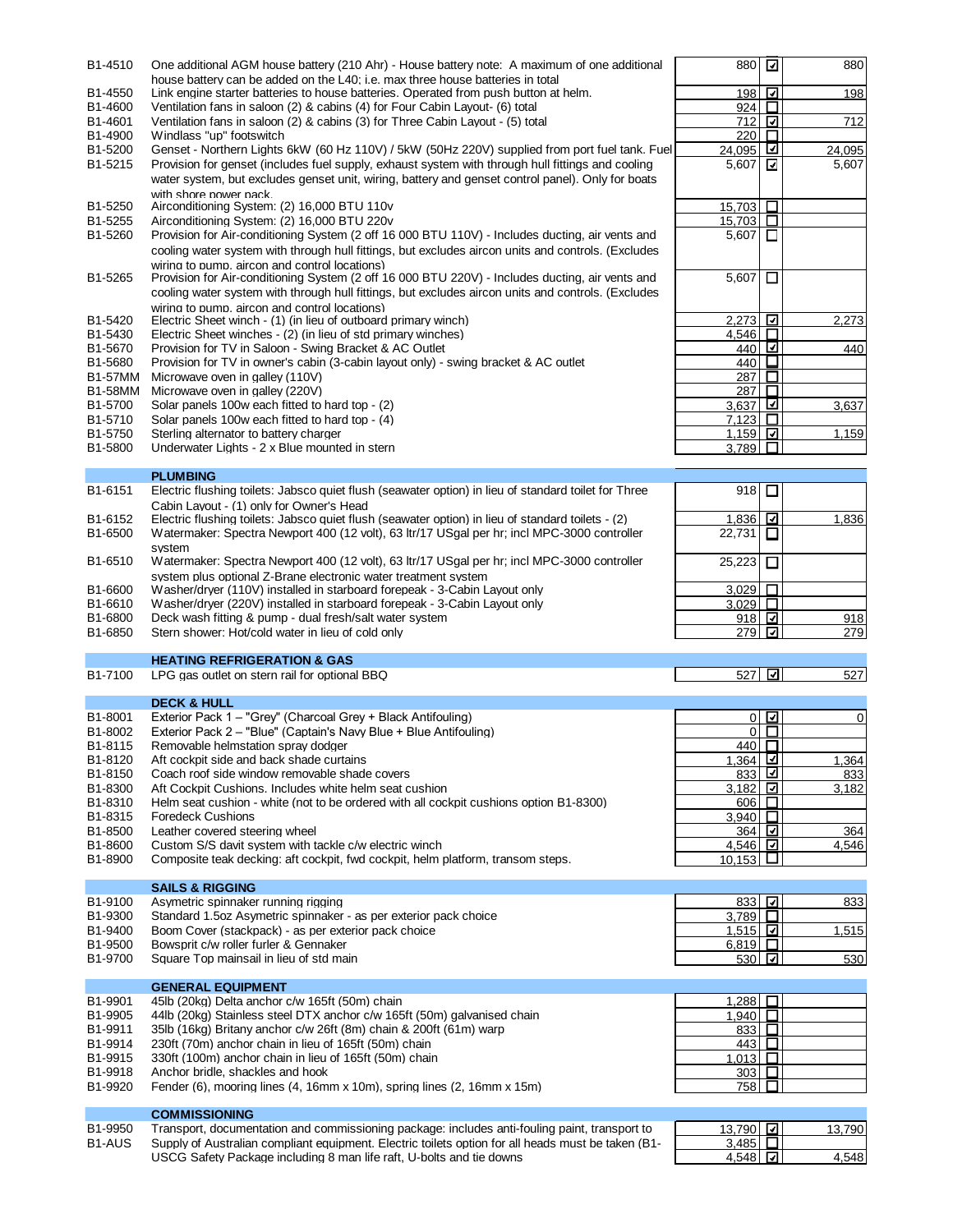| CE Safety Package including 8 man life raft, U-bolts and tie downs<br>Cape Town hand-over including full detailing, full fuel tanks, and 3 days of dockage at the V&A<br>Water Delivery *<br>Post delivery commissioning<br>Freight Delivery * | 5.277<br>3,786<br>55,467<br>7,437<br>⊡<br>47,424<br>⊡ | 7,437<br>47,424 |
|------------------------------------------------------------------------------------------------------------------------------------------------------------------------------------------------------------------------------------------------|-------------------------------------------------------|-----------------|
|                                                                                                                                                                                                                                                |                                                       | <b>USD</b>      |
| <b>Total Options</b>                                                                                                                                                                                                                           |                                                       | 178,830         |
| <b>Total Purchase Price (ex-tax)</b>                                                                                                                                                                                                           |                                                       | 557,830         |
| <b>Exceptional Rebate</b>                                                                                                                                                                                                                      |                                                       | 60,000          |
| Total Purchase Price after Rebate (ex-tax)                                                                                                                                                                                                     |                                                       | 497,830         |
|                                                                                                                                                                                                                                                |                                                       |                 |
| Date<br>Purchaser                                                                                                                                                                                                                              |                                                       |                 |
| Purchaser<br>Date                                                                                                                                                                                                                              |                                                       |                 |

Dealer **Dealer Date of the Contract of the Contract of the Contract of the Contract of the Date of the Date of the Contract of the Contract of the Contract of the Contract of the Contract of the Contract of the Contract** 

*\*In-water delivery requires electronics and safety equipment (including life-raft) - Freight is an estimation only and can be a combination of freighter + water delivery Prices, standard equipment and options are subject to change without notice - All Sales are subject to signed Purchase & Sales Agreement and Deposit Any modification to the Option List is to be mutually agreed in writing and may result in additional fees - Most recent signed Option List supersedes all previous versions*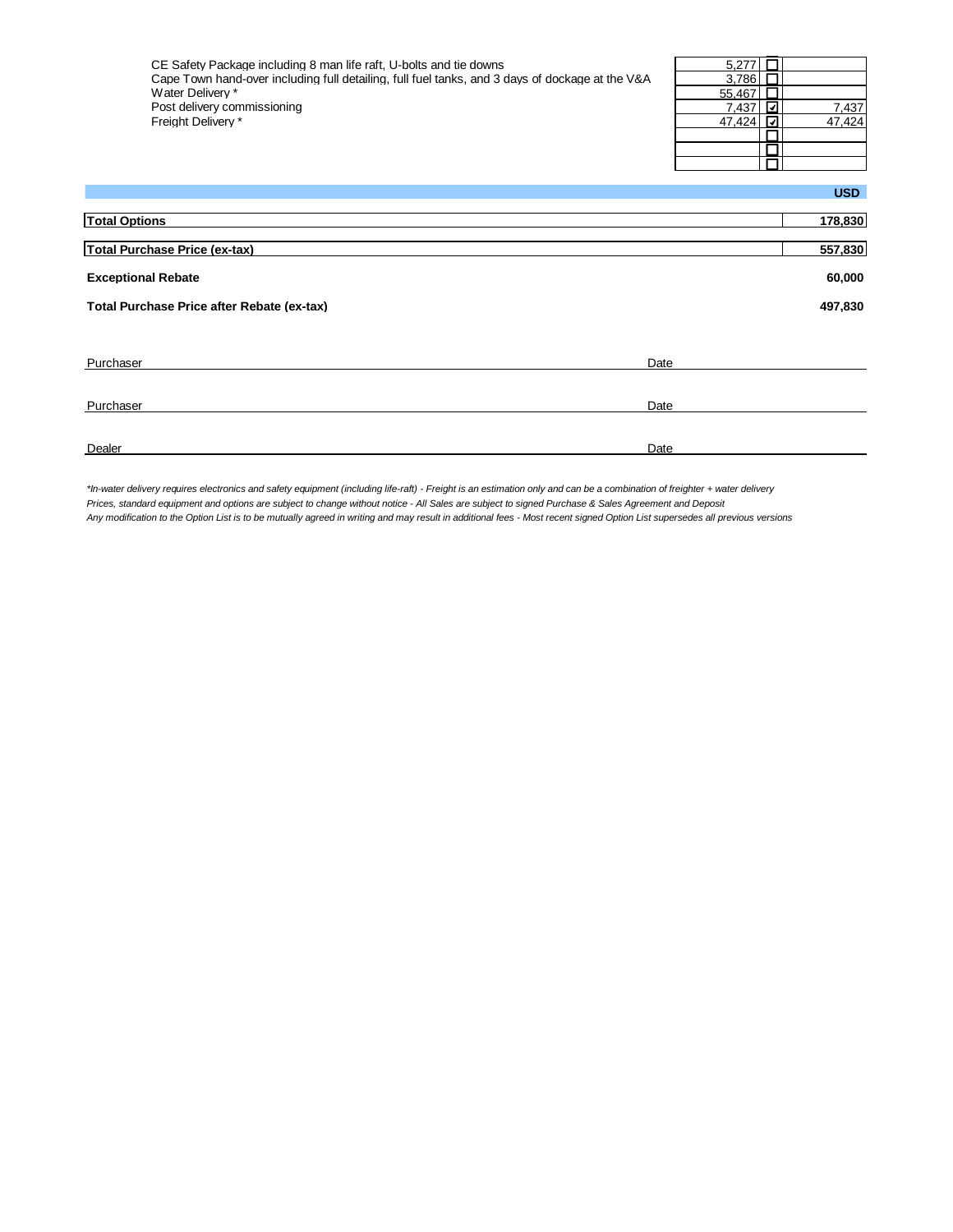

## **STANDARD BOAT EQUIPEMENT LIST**

### **SALOON**

Laminate finish with solid wood trims Wear resistant simulated wood fooring Saloon table - convertible to double bunk c/w mattress LED overhead lighting Ventilation through forward facing portlights Stowage space under settee cushions Forward doorway access to foredeck Access to aft cockpit through sliding door/window 2 x Loose Ottoman stools to be used as: Chart table seat Settee seating Vanity table seat (3-cabin layout)

#### **GALLEY**

Corian galley worktop surfaces Single lever mixer faucet with pull-out sprayer Single bowl s/s sink Dish and cutlery drying recess with drainage Cover for drying recess Vitrifrigo 2-drawer fridge/freezer 56USgal / 212Ltr 12v ENO 3-burner gas hob ENO gas oven Gas solenoid shut-off valve with control at switch panel & warning light at cooker Gas cylinder regulator in dedicated cockpit LPG locker Separate garbage bin locker Stowage space in shelf lockers Stowage space under floorboards Pot drawer under oven 4 x Drawers alongside oven Outboard galley shelf with provision for microwave

#### **NAVIGATION CONSOLE**

Chart table with storage locker under hinged lid LED overhead lighting Backrest s/s railing

# **CABINS x 4 (4 CABIN VERSION)**

Laminate finish with solid wood trims Wear resistant laminate flooring Double berths: Forward Bunks (1.5m x 2.14m or 4'11" x 7'0") Aft Bunks (1.57m x 2.04m or 5'2" x 6'8") Hanging locker with lower shelf LED overhead lighting 2 x LED reading lamps in each cabin Overhead roller blinds for privacy Large open shelves 2 x Stowage drawers under each bunk Large hull window incorporating portlight and pleated blind

#### **OWNER CABIN (3 CABIN VERSION)**

Laminate finish with solid wood trims Wear resistant laminate flooring Double berth (1.57m x 2.04m or 5'2" x 6'8") 1 x Full height hanging locker 1 x Full height shelf locker Vanity table/desk with storage locker under lid Fold up vanity mirror Drawer unit with 3 x drawers 2 x Stowage drawers under bunk Sliding entrance door with lock LED overhead lighting 2 x LED reading lamps over bunk

## **HEADS COMPARTMENTS x 2 (4 CABIN VERSION)**

Washbasins with basin mixer and Corian worktop Under-basin locker with toilet roll holder Vanity locker with mirror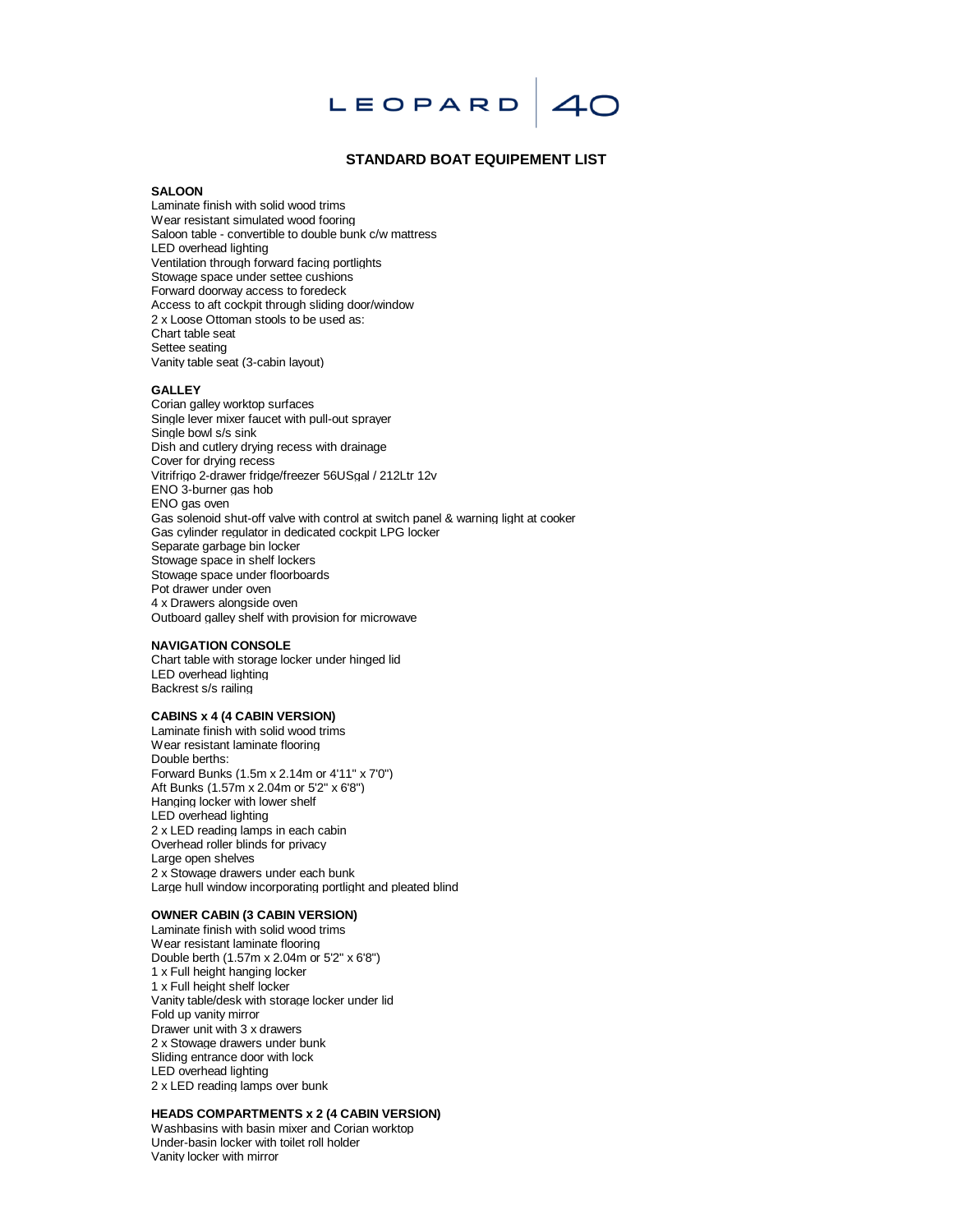Double towel rail and ring Sliding heads door Coat hook on door Dedicated trashcan locker Shower compartment c/w lever mixer and adjustable shower rose Shower sump with automatic drainage system LED Overhead lighting Overhead roller blinds for privacy Large bowl manual toilet

#### **OWNER CABIN HEADS (3 CABIN VERSION)**

Large washbasin with Corian top Under-basin locker with toilet roll holder Single lever mixer Separate shower compartment with divider c/w lever mixer and adjustable drainage system Shower sump with automatic drainage system Large bowl manual toilet Double towel rail, hook and ring Vanity Locker with mirror Dedicated trashcan locker

**NAVIGATION EQUIPMENT** Compass at helm position

#### **RUDDER & STEERING SYSTEM**

Balanced spade rudders Rudder stock in F16ph stainless steel Self aligning bearings Chain-and-wire steering system c/w bulkhead steering unit and brake Destroyer-type steering wheel Emergency tiller (s/s)

#### **DECK FITTINGS**

Guardwires with stanchions, bases, port & starboard side gates Guardwires across bow and stern 1000w vertical windlass 10mm gypsy c/w habd-held remote Anchor bow roller fitting Anchor chain stopper Liferaft locker with convertible fore/aft seat bolster Sliding companionway door/window Hardtop over cockpit complete with LED lighting Hardtop bimini over helm with supports and LED light Folding swimming ladder c/w teak steps Cockpit table 1 x Furler jammer on side deck Bridle mainsheet system (3:1 purchase) **Trampoline** Helmseat with upholstered backrest Acrylic smoke grey tinted windows Hardtop supports Side window brows Hatches: 2 x Size 10 Flush Hatch over heads 4 x Size 44 Flush Hatch over cabins 1 x Size 70 Flush Hatch over cockpit Portlights: 2 x Size 5 in windscreen 8 x Size 1 in hull side and transom 1 x Anchor chain bin 1 x Anchor/windlass locker 3 x Foredeck locker Forward access to foredeck c/w watertight saloon access door 2 x Pulpits with seat 2 x Pushpits 2 x Coachroof handrails 2 x Hardtop grab handles 2 x Transom grab handles 9 x 260mm mooring cleats 2 x Winch handles 2 x Primary winch - (black anodised alloy) 2 x genoa cars with pin stop 2 x genoa tracks 1 x Winch handle pocket at helm 2 x Halyard clutch at helm (main & gennaker) 2 x Genoa clutch at helm 2 x Mainsheet clutch at helm

2 x Reef clutch at helm

1 x Clutch and cleat on mast for genoa halyard